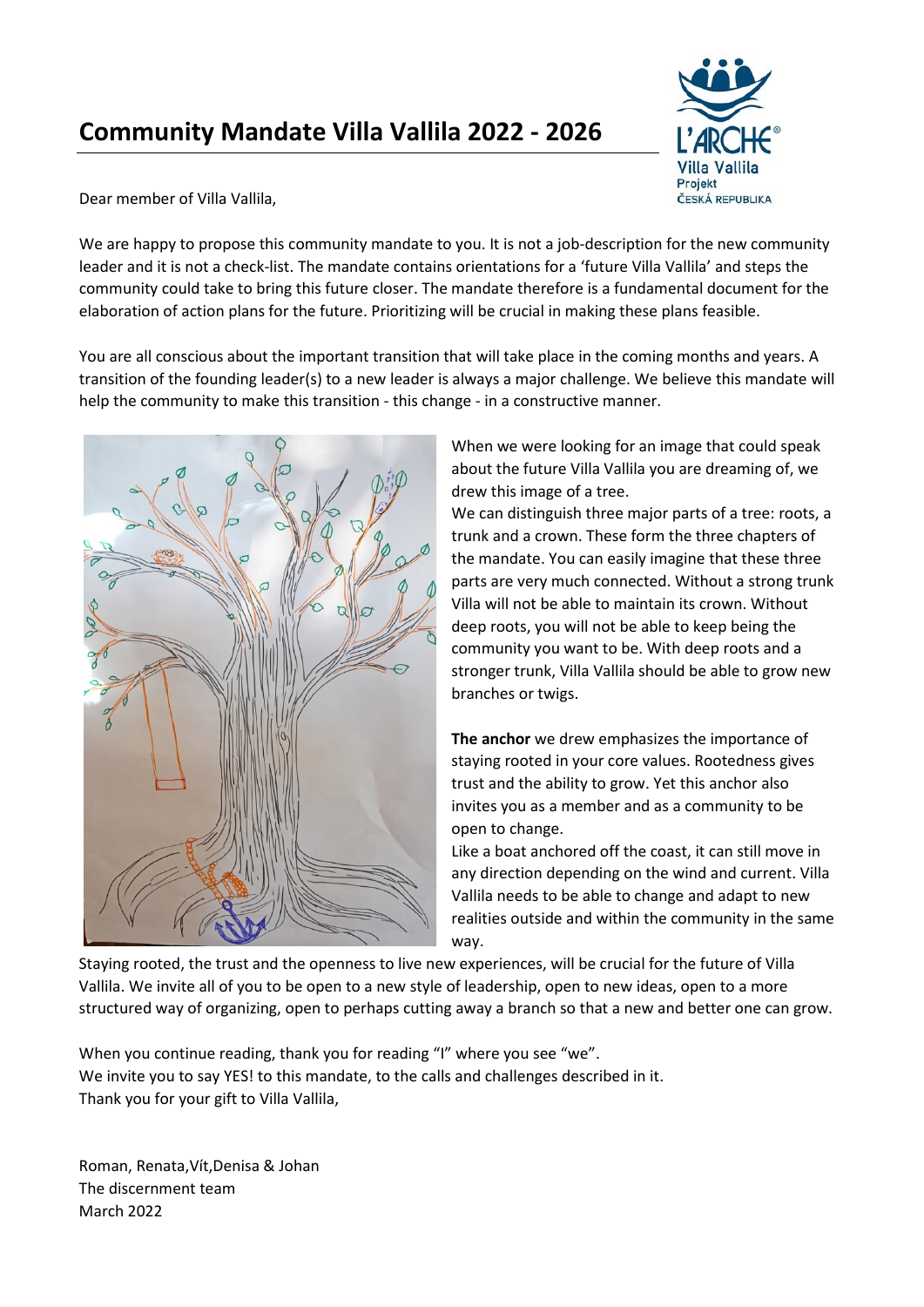## **The roots**

L'Arche Villa Vallila has roots that reach deep. These 'roots' help the community to live its mission. They bring forward the authentic taste and colour; the charisma of Villa Vallila.

It is important to know the history, the founding values, the traditions and rituals of the community in times of transition. In the future we want to continue to see these values lived out in how we do things and forge our relationships.

For this purpose …

- $\rightarrow$  We actively participate in the international Charter process.
- $\rightarrow$  We record our history and we make our values, traditions and rituals explicit.
- $\rightarrow$  The new community leader will invest the necessary time to know and understand the essential values of community life in Villa.
- $\rightarrow$  The community will take care for the founders Eva & Mirek. We make the necessary arrangements with them and appoint people who will follow this up.
- $\rightarrow$  We invite all members to see the gift, the wonder of Villa.
- $\rightarrow$  We foster the spiritual life of the community and its members, the openness to the outside world, the ties with the village and the warm mutual relationships.
- $\rightarrow$  We celebrate and we go on excursions.
- $\rightarrow$  We continue to work together in and with our differences towards common goals.
- $\rightarrow$  We learn to accept each other as we are.
- $\rightarrow$  We are here one for another in closeness and trust on a common journey.
- $\rightarrow$  The joy we experience together is an important indicator in evaluating our work.

## **The trunk**

The trunk carries the branches of the tree. The stronger it is, the more branches and fruits it will be able to maintain and to grow.

In an organisation (and a community), the trunk represents clear and known structures, processes, systems, task distribution, responsibilities and so on.

Transition from leadership is often accompanied by reduced stability. The organizational structure of Villa Vallila needs to be strengthened in order to continue the present functioning and to allow for new future developments.

For this purpose …

- $\rightarrow$  We need to strengthen our financial basis:
	- o by investing more in fundraising
	- o by finding a way to have the workshop activities funded
	- o by developing new funded activities
- $\rightarrow$  We will strengthen the brand "L'Arche" by investing more in our external communication and the promotion of our activities.
- $\rightarrow$  We will work more professionally without losing heart in our commitment.
	- o We will find a psychologist or other specialist to support the team in supporting people with disabilities.
	- o We will have clear standards of care and we will evaluate if we are able to meet these standards in a systematic way.
	- o We will define the necessary roles and functions, and we will delegate responsibilities and powers to those in charge. We will decide whether we need a separate person responsible for the infrastructure, the workshop, the spirituality, volunteers, etc.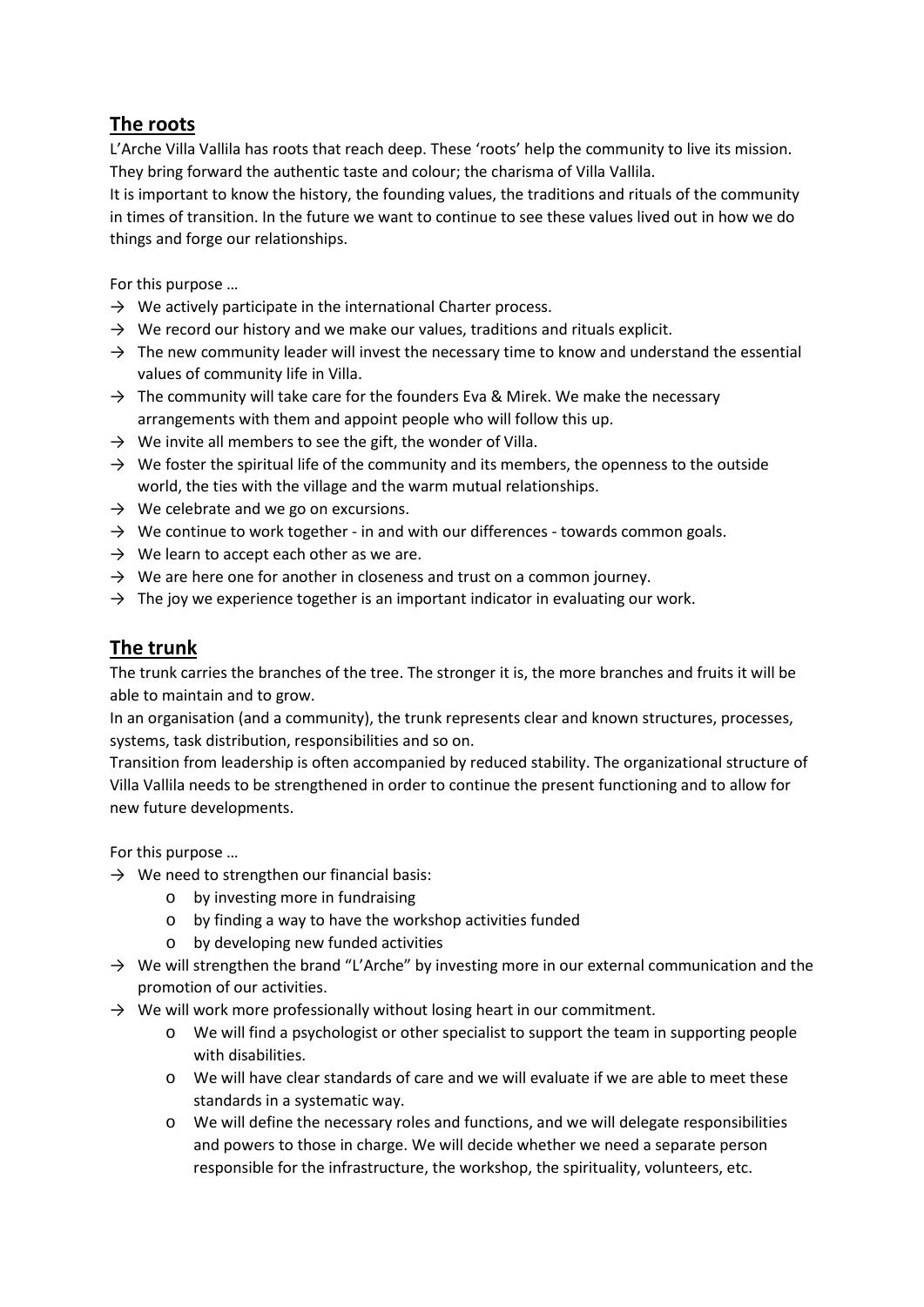- o We will engage with the safeguarding standards of L'Arche International, develop the necessary procedures and training so that everyone is safe.
- o We will develop a fair and transparent salary policy.
- o We will prepare other regulations if we decide it is necessary.
- $\rightarrow$  Leaders will develop the community in a participative way, i.e. the people that have a stake are invited to speak out and participate in decision making.
- $\rightarrow$  Unless we find a better way for members to participate, we will create a community council that reflects the different parts of and opinions in our community. This council will advise the community leader in all important major decisions and help the community to stay faithful to its core values (see roots).
- $\rightarrow$  The way we organize our internal communication helps people to feel they belong. We will communicate in a transparent way with all our members.
- $\rightarrow$  We will actively work together with others:
	- o We will continue to invest in the membership process of L'Arche and in the relationship with the international envoy. We will decide on ways members can grow closer to the wider reality of L'Arche and connect with other L'Arche communities.
	- o L'Arche Benediktus is our privileged partner. We will find ways to work together with them. we will visit them and invite them to join us for activities.
	- o We will increase our contacts and work together with other organizations in Central Bohemia to learn from them, to offer them our expertise, and to help find answers to the needs of our members with a disability (relationships, work, …).
	- o We will welcome more (international) volunteers.

## **The crown (branches, leafs and fruits)**

A tree expresses itself through its branches and the leaves and fruits they bear. It must be cared for. Pruning promotes the growth of new shoots and fruit.

We like the crown of the tree that symbolizes Villa Vallila! We like our house and all the activities. If possible, we would like to maintain everything we do today and find ways to develop new projects in the future.

For this purpose …

- $\rightarrow$  During the transition we prioritize all that is needed to help bring stability and continuity.
- $\rightarrow$  The new community leader will take time to listen and to have an overview and better understanding of the needs of the community and of individual members, many of which are named in this mandate. Together with the community he/she will plan and decide on new activities and projects.
- $\rightarrow$  We will organize ourselves to better understand and respond to some of the individual needs of the people with a learning disability that we welcome:
	- o The need to have a personal room. (privacy)
	- o The need for more independent living. (independence and autonomy)
	- o The need for exercise and sport. (physical well-being)
	- o The need to live an intimate relationship.
	- o The need to have a job outside the community. (social participation and status)
	- o The need to be able to speak with a confidant/e.
- $\rightarrow$  We look for opportunities to answer needs in a collective way. We decide if we organize projects ourselves, in a partnership or if we refer our people to an external service.
	- o We decide whether we can expand the workshop in space and number of people welcomed.